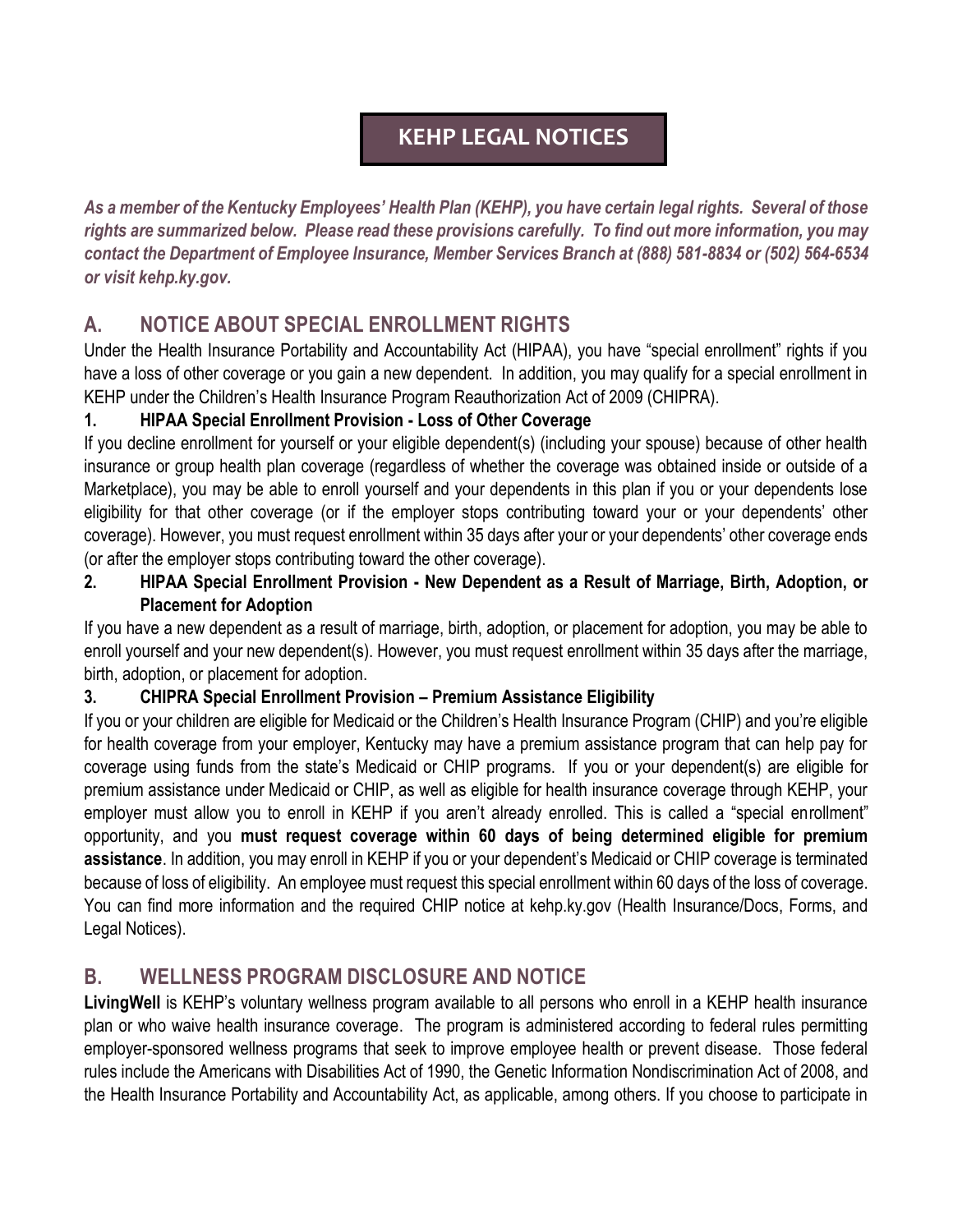the wellness program, you will be asked to complete a voluntary health assessment or "HA" that asks a series of questions about your health-related activities and behaviors and whether you have or had certain medical conditions (e.g., cancer, diabetes, or heart disease). In lieu of completing an HA, you may complete a biometric screening, which will include a blood test to check your cholesterol and blood glucose levels. You are not required to complete the HA or to participate in the biometric screening or any other medical examination. However, employees who choose to participate in the LivingWell wellness program will receive an incentive in the form of discounted employee premium contributions for your health insurance coverage. Although you are not required to complete the HA or participate in the biometric screening, only employees who do so will receive the discounted health insurance premiums.

Additional incentives in the form of gift cards, consumer goods, and other prizes may be available for employees who participate in certain health-related activities such as walking challenges or quitting smoking. In addition, KEHP offers discounted, monthly employee premium contribution rates to non-tobacco users. Each KEHP member has at least one opportunity per Plan Year to qualify for the monthly premium contribution discount.

KEHP is committed to helping you achieve your best health. Incentives for participating in KEHP's LivingWell wellness program are available to all persons who enroll in a KEHP health insurance plan or who waive health insurance coverage. If you are unable to participate in any of the health-related activities, or you think you might be unable to meet a standard to earn an incentive under the LivingWell wellness program, you may request a reasonable accommodation or an alternative standard. Contact the Department of Employee Insurance, Member Services Branch at (888) 581-8834 or (502) 564-6534 and we will work with you (and, if you wish, with your doctor) to find a wellness program with the same incentive that is right for you in light of your health status.

**Protections from Disclosure of Medical Information:** KEHP is required by law to maintain the privacy and security of your personally identifiable health information. KEHP does not collect or retain personal health or medical information through its LivingWell wellness program; however, KEHP may receive and use aggregate information that does not identify any individual in order to design programs based on health risks identified in the workplace and that are aimed at improving the health of KEHP members. KEHP will never disclose any of your personal information either publicly or to your employer, except as necessary to respond to a request from you for a reasonable accommodation needed to participate in the wellness program, or as expressly permitted by law. Medical information that personally identifies you that is provided in connection with the wellness program will not be provided to your supervisors or managers and may never be used to make decisions regarding your employment.

Your health information will not be sold, exchanged, transferred, or otherwise disclosed except to the extent permitted by law to carry out specific activities related to the wellness program. You will not be asked or required to waive the confidentiality of your health information as a condition of participating in the wellness program or receiving an incentive. Anyone who receives your information for purposes of providing you services as part of the wellness program will abide by the same confidentiality requirements. The only individuals who may receive your personally identifiable health information are persons employed by Staywell (KEHP's wellness administrator) and Anthem (KEHP's third-party medical administrator). This may include nurses in Anthem's disease management program and health coaches in Staywell's health coaching program. Disclosure of your personally identifiable health information to these persons is necessary in order to provide you with services under the wellness program.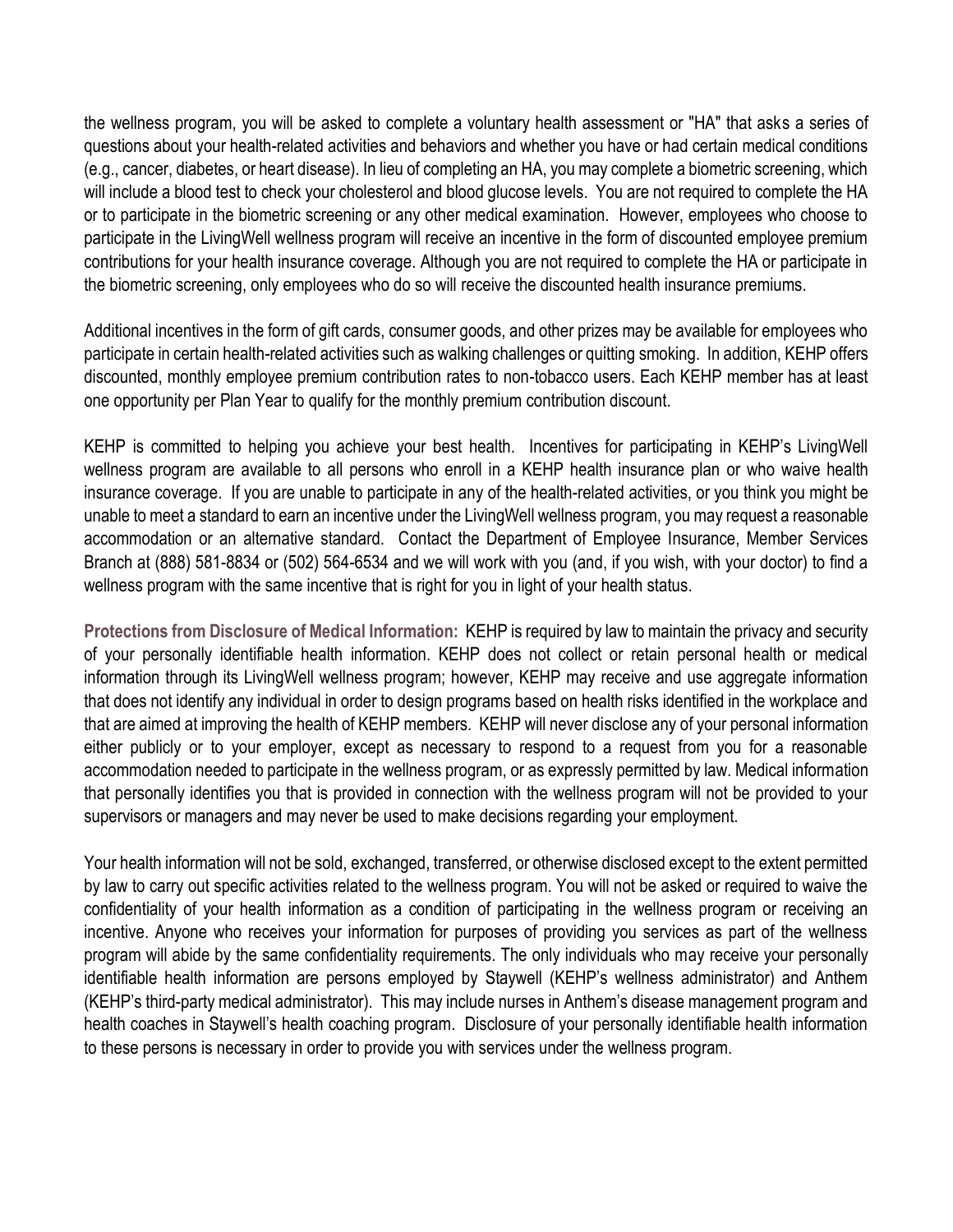In addition, all medical information obtained through the wellness program will be maintained separate from your personnel records; information stored electronically will be encrypted; and no information you provide as part of the wellness program will be used in making any employment decision. Appropriate precautions will be taken to avoid any data breach. In the event a data breach occurs involving information you provide in connection with the wellness program, we will notify you as soon as it is feasible after discovery of the breach.

You may not be discriminated against in employment because of the medical information you provide as part of participating in the LivingWell wellness program, nor may you be subjected to retaliation if you choose not to participate.

If you have questions or concerns regarding this notice, or about protections against discrimination and retaliation, please contact the Department of Employee Insurance, Member Services Branch at (888) 581-8834 or (502) 564- 6534.

# **C. THE CONSOLIDATED OMNIBUS BUDGET RECONCILIATION ACT OF 1986 (COBRA)**

COBRA continuation coverage is a continuation of KEHP coverage when it would otherwise end because of a life event, also called a "qualifying event." After a qualifying event, COBRA continuation coverage must be offered to each person who is a "qualified beneficiary." Qualified beneficiaries may elect to continue their coverage under the plan for a prescribed period of time on a self-pay basis. **Each qualified beneficiary has 60 days to choose whether or not to elect COBRA coverage, beginning from the later of the date the election notice is provided, or the date on which the qualified beneficiary would otherwise lose coverage under KEHP due to a qualifying event.**  The KEHP's third-party COBRA administrator is HealthEquity/WageWorks. To learn more about COBRA and your rights under COBRA, please refer to the Medical Benefit Booklet or go to kehp.ky.gov (Health Insurance/Docs, Forms, and Legal Notices). Note: Extended COBRA election and premium payment deadlines may be applicable due to the declaration of a national emergency based on COVID-19.

### **D. THE WOMEN'S HEALTH AND CANCER RIGHTS ACT OF 1998 (WHCRA)**

Your plan, as required by WHCRA, provides benefits for mastectomy-related services including all stages of reconstruction and surgery to achieve symmetry between the breasts, prostheses, and complications resulting from a mastectomy, including lymphedema. For more information regarding this coverage, please refer to your Medical Benefit Booklet or go to kehp.ky.gov (Health Insurance/Docs, Forms, and Legal Notices).

### **E. NEWBORNS' AND MOTHERS' HEALTH PROTECTION ACT OF 1996 (NEWBORNS' ACT)**

Under federal law, group health plans generally may not restrict benefits for a hospital stay in connection with childbirth for the mother or newborn child to less than 48 hours following a vaginal delivery, or less than 96 hours following a cesarean section. However, federal law generally does not prohibit the mother's or newborn's attending provider, after consulting with the mother, from discharging the mother or her newborn earlier than 48 (or 96, as applicable) hours. In any case, health insurance plans may not require that a provider obtain authorization from the plan or the insurance issuer for prescribing a length of stay not in excess of 48 (or 96) hours.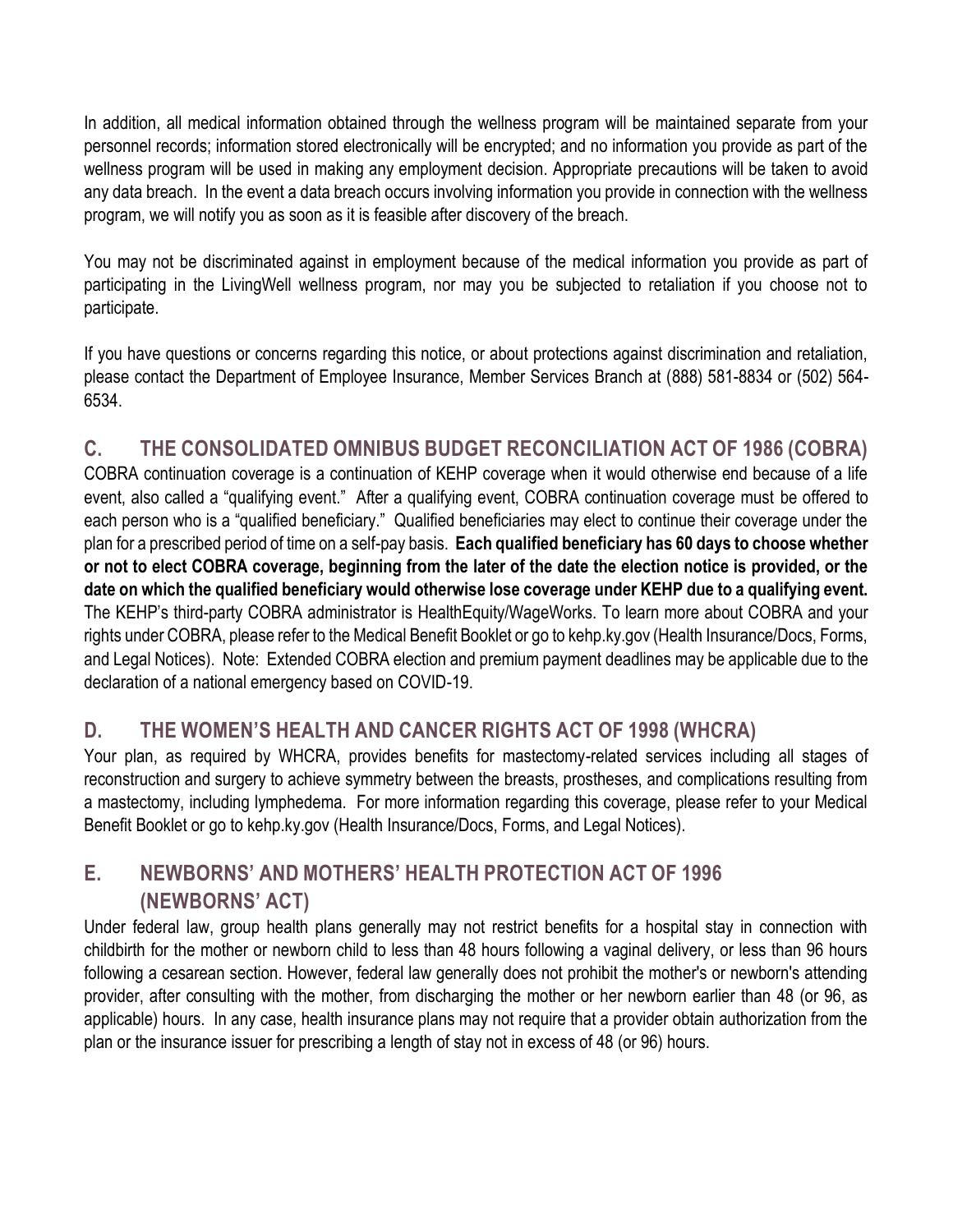#### **F. HIPAA PRIVACY NOTICE**

KEHP gathers and collects demographic information about its members such as name, address, and social security numbers. This information is referred to as individually identifiable health information and is protected by HIPAA and related privacy and security regulations. HIPAA requires KEHP to maintain the privacy of your protected health information (PHI) and notify you following a breach of unsecured PHI. In addition, KEHP is required to provide to its members a copy of its Notice of Privacy Practices (NPP) outlining how KEHP may use and disclose your PHI to carry out treatment, payment, or health care operations, or for any other purposes that are permitted or required by law. The NPP also informs members about their rights regarding their PHI and how to file a complaint if a member believes their rights have been violated. KEHP's Notice of Privacy Practices and associated forms may be obtained by visiting kehp.ky.gov (Health Insurance/Docs, Forms, and Legal Notices).

## **G. KEHP PRESCRIPTION DRUG COVERAGE AND MEDICARE NOTICE OF CREDITABLE COVERAGE**

KEHP has determined that KEHP's prescription drug coverage is, on average for all plan participants, expected to pay out as much as standard Medicare prescription drug coverage and is therefore considered Creditable Coverage. Because your existing coverage is Creditable Coverage, you can keep this coverage and not pay a higher premium (a penalty) if you later decide to join a Medicare drug plan.

### **H. NOTICE OF AVAILABILITY OF SUMMARY OF BENEFITS AND COVERAGE (SBC)**

As an employee or retiree, the health benefits available to you represent a significant component of your compensation/retirement package. Those benefits also provide important protection for you and your family in the case of illness or injury. KEHP offers a variety of health coverage options, and choosing the option that is right for you and your family is an important decision. To help you make an informed health coverage choice, KEHP publishes a Summary of Benefits and Coverage (SBC). For easier comparison, the SBC summarizes important information about your health coverage options in a standard format. The SBCs are only a summary. You should consult KEHP's Summary Plan Descriptions and/or Medical Benefit Booklets to determine the governing contractual provisions of the coverage. KEHP's SBCs are available on KEHP's website at kehp.ky.gov (Health Insurance/Docs, Forms, and Legal Notices). A paper copy is also available, free of charge, by contacting the Department of Employee Insurance, Member Services Branch at (888) 581-8834 or (502) 564-6534.

### **I. WAIVER HEALTH REIMBURSEMENT ARRANGEMENT (HRA)**

If an employer participates in the Waiver Health Reimbursement Arrangement (HRA) program through KEHP, an employee may elect to waive KEHP health insurance coverage and choose a Waiver HRA that is funded by the employer, up to \$2,100 a year. There are two Waiver HRA options: the Waiver General Purpose HRA and the Waiver Limited Purpose HRA (formerly called the Waiver Dental/Vision Only HRA). An employee is eligible for the Waiver General Purpose HRA only if the employee, and the employee's spouse and dependents, if applicable, have other group health plan coverage. An employee that elects a Waiver General Purpose HRA must attest that the employee and, if applicable, the employee's spouse and dependents are enrolled in another group health plan that provides minimum value. A "group health plan" refers to coverage provided by an employer, an employer organization, or a union. A "group health plan" does not include individual policies purchased through the Marketplace or governmental plans such as TRICARE, Veteran's Benefits, Medicare, or Medicaid. A group health plan that provides "minimum value" means the plan pays at least 60% of the total allowed cost of covered benefits/services and participants or